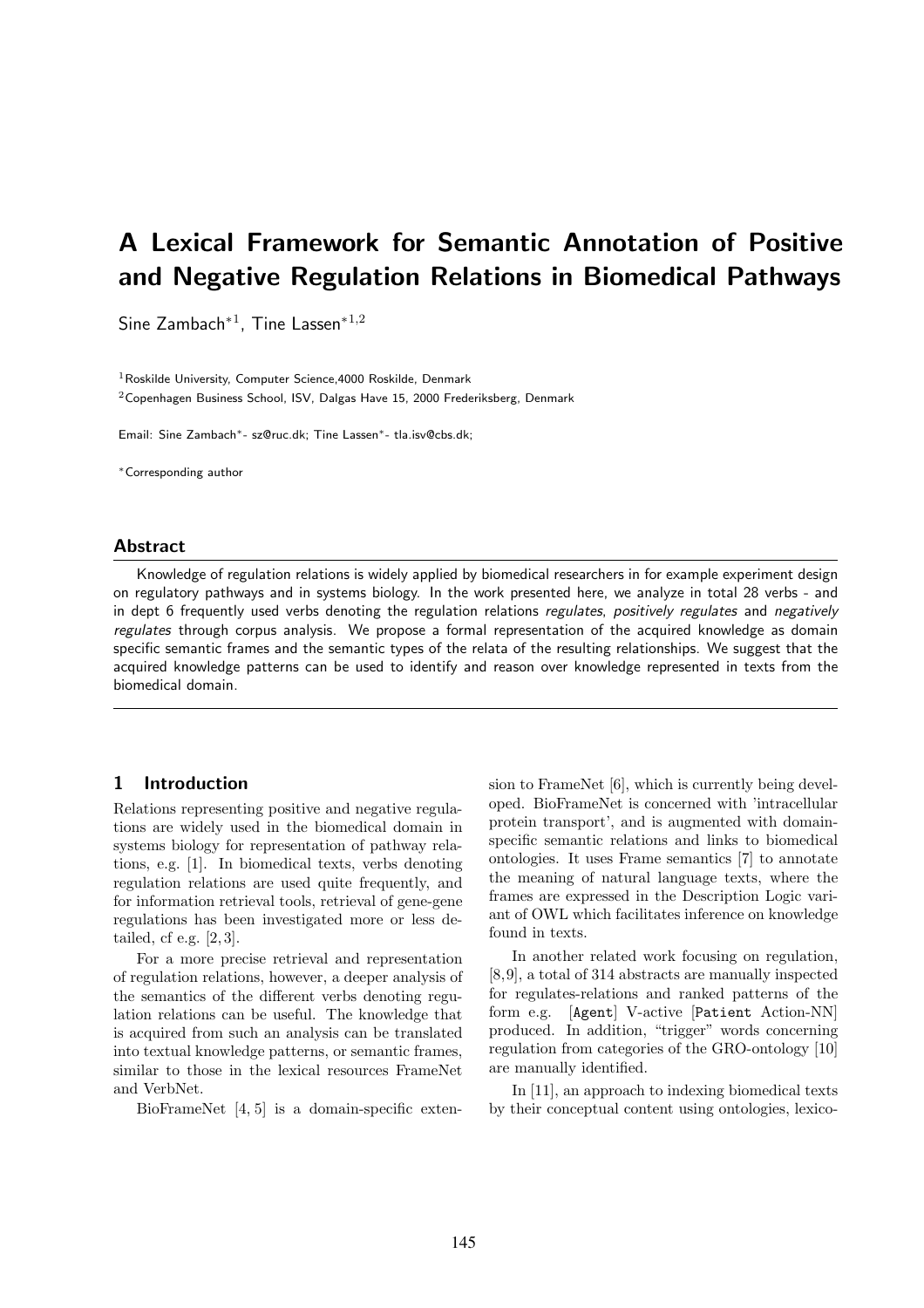syntactic information and semantic role assignment provided by lexical resources is presented. In this approach, the conceptual content of texts is transformed into conceptual feature structures where synonymous but linguistically distinct expressions are given identical representations. This allows for a content-based search which can be useful for document retrieval.

Our aim is to develop a formal semantics of the regulates relation developed from [12], based on a corpus analysis of selected verbs denoting types of 'regulation' within a comparable frame of textual knowledge patterns similar to [11] and [4] as well as an ontological analysis.

Additionally, the focus on agent-patient roles in regulation can support reasoning over additional extracted events as suggested by [13].

## 2 Corpus Analysis

In this section, we describe the corpus analysis that is a means of identifying the lexico-syntactic patterns that exist for regulatory verbs and their arguments in biomedical texts. These analyses are the basis for a bio-extension of the semantic frames as presented in section 3.

In order to categorize the different types of regulation relations other than through the isa-relation hierarchy in which positive and negative regulations are specializations of regulation, cf. figure 1, we analyze a corpus compiled of biomedical texts or, more specifically, a collection of PubMed abstracts. Through this analysis, we have identified four general types of regulations patterns as outlined below.

Verbs denoting regulation, negative regulation and positive regulation have a somewhat different usage in biomedical texts than they do in general language texts. In order to identify this usage, we created a concordance of all occurrences for a selection of regulatory verbs in a corpus consisting of 40.000 PubMed abstracts. Our search covered the specific verb forms "regulates" (323 occurences) (denoting regulation), "inhibits" (781 occurences) (denoting negative regulation), "reduces" (699 occurences) (denoting negative regulation), "decreases" (1119 occurences) (denoting negative regulation), "increases" (3171 occurences) (denoting positive regulation), and "stimulates" (372 occurences)(denoting positive regulation).

By examining the concordances for these verb

forms, we can classify the usage of the examined verbs with respect to types of arguments into four general frame types or patterns (analyzed further in section 3.1). In the patterns presented below, arguments may be of the type processes or substances. Substances can for example be gene products (e.g. proteins and functional RNA) or small molecules and processes can for example be glucagon release or glucose transport.

A majority of the identified frame parts are overlapping with the ones identified in [8], however two additional frame parts were identified through our analysis (italicized). The notation form for the frame parts presented below is equal to the one used in [8]. Substances regulate processes. This pattern covers roughly 80% of the occurences of the examined verbs. Example: "...glp-1 inhibits glucagon re-

lease...". This correlates with the frame parts in [8] having the forms:

[Agent] V-active [Patient Action-NN]

[Patient Action-NN ] V-passive [Agent]

[Agent] is required/essential/involved in [Patient Action-NN]

[Action-NN 'of' Patient] by [Agent]

[Patient Action-NN] V-active [Agent]

[Patient Action-NN] V-active caused by [Agent]

Substances regulate substances. This pattern covers roughly 10% of the occurences of the examined verbs. For this pattern, the regulated substances are most frequently enzymes. Example: "...lithium inhibits the enzyme glycogen synthase kinase-3...", . In terms of [8], the frame parts would be:

[Agent]-Action-JJ [Patient]  $[Agent]$  V-active  $[Patternt]$  (added)

Processes regulate processes. This pattern also covers roughly 10% of the occurences of the examined verbs. Example: "...nitric oxide pathway regulates pulmonary vascular tone...". In terms of [8], the frame parts for this pattern would be:

> [Agent Action-NN] V-active cause [Patient Action-NN]

> [Agent Action-NN] V-active [Patient Action-NN] (added)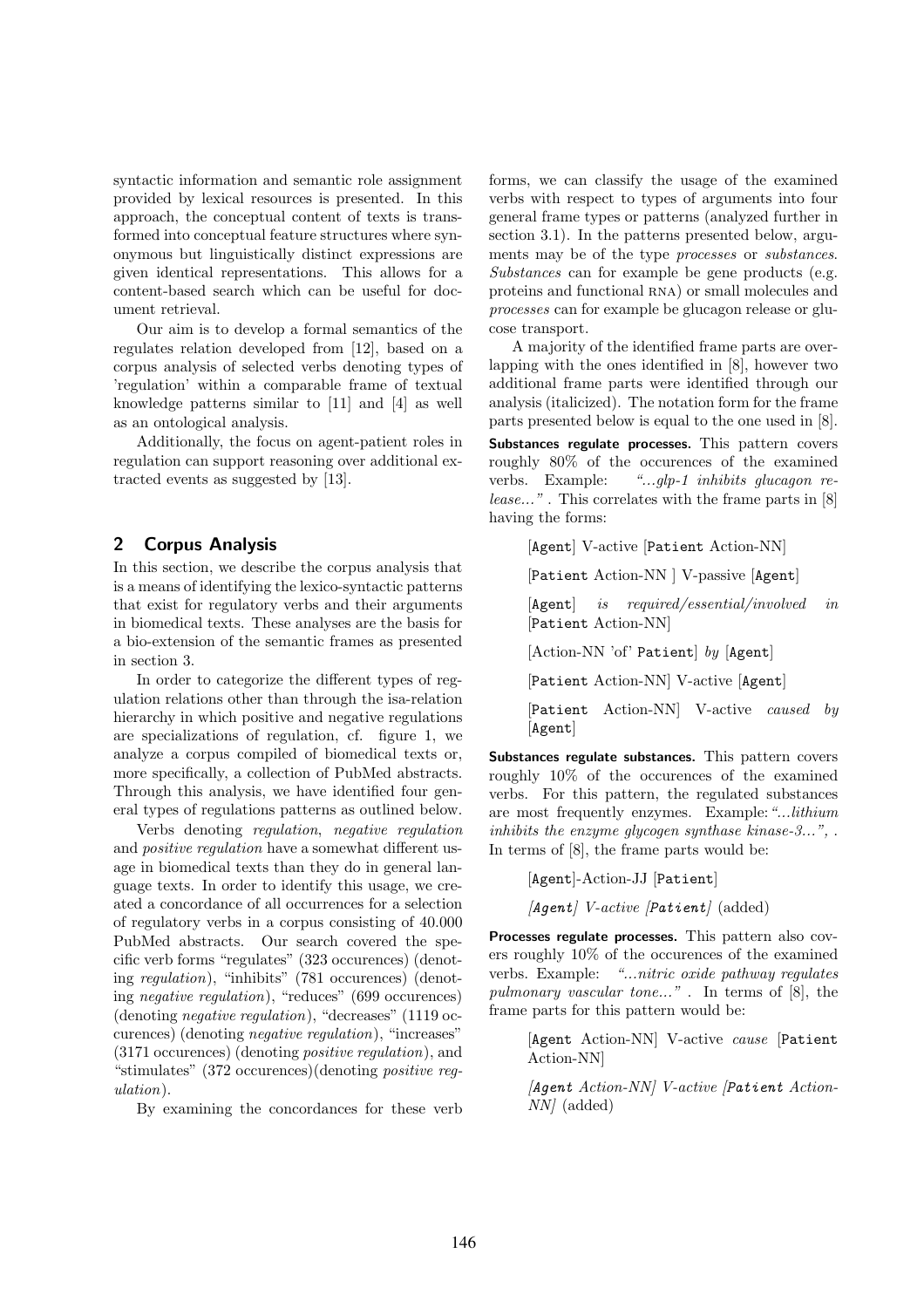Processes regulate substances. This pattern covers a minor part of the occurences of the examined verbs. Very few examples of this pattern were found, only in the analysis of the verb regulates. Example: "...Proximal tubular dopamine production regulates basolateral Na-K-ATPase ...".

Thus, not many textual instances of regulations have a process on their left hand side, i.e. present the patterns processes regulate substances or processes regulate processes, but the vast majority of our examples present a pattern where a substance regulates a substance/process. Normally, when regulation relations are represented in biochemical interaction webs such as KEGG [1], they are marked from substance to substance, e.g. "PP1 stimulates GYS" (two gene products). This wording, however, does not reflect the fact that most often the statement is really: "PP1 stimulates the production of GYS".

The over-representation of the pattern substances regulate processes is also reflected in the number of text patterns found. For example, in [8], 13 patterns are found of which at least 7 are of this form. A semantic discussion of this is given in section 3

In an extended corpus analysis as well as framecomparison from the resources of FrameNet, Verb-Net and WordNet, we notice that some of the verbs representing regulatory relations exhibit a deviant behaviour compared to the identified frame parts. For example, the verbs "increase" and "decrease" often appear in a passive or nominal form, and in these cases, they do not have an expressed agent. We must thus add frame parts such as  $[Patternt: Action-NN]$ V-passive and NN 'in'  $[Pattern t \ Action-NN]$ . This type of linguistic knowledge is important for the outcome of the semantic annotation and eventually for a reasoning over the extracted knowledge.

## 3 Semantics of Regulation Relations

The results of the corpus analysis as presented in section 2, can be viewed as an extensional definition of regulation relations. However, to be able to perform a reliable semantic annotation of text, there is a need for an understanding of the intensional side of the relations.

## 3.1 Ontological Types of the Relata

Here, we discuss the connection between the patterns presented in section 2 and the intensional descriptions of the relations as it is described in [12].

Though the proposed transformations are purely formal, they can be useful for a reasoning process as well as for a foundation for a semantic annotation.

In line with [14], we distinguish between ontological types from a top-level ontology, however, we use types from the domain specific top-level ontology of UMLS, the Semantic Network [15]. By using the Semantic Network as our top-ontology, it is possible to identify the ontological types of terms present in the text.

This means that the abovementioned knowledge patterns can be processed such that the semantic constraint, Substances inhibit processes, can be incorporated into the knowledge patterns using concepts from the Semantic Network. For example, "Substance $(T167)$ " is a type, having subtypes such as "Amino Acid Peptide or Protein" and "Chemical". Additionally, "Phenomenon or Process(T067)" is type representing "process" having subevents like "Physiologic Function" and "Cell-function".

Since all concepts in the individual UMLSresources have a direct link into the Semantic Network, this method will make it possible to capture the ontological types of a large number of domain specific terms. The understanding of the main types are as follows:

Substances are, like for instance "continuants" in BFO [16], entities that continue to exists over time and which may undergo changes, contrary to "processes" which are subtypes of "events". Substances are entities that can change and such changes are processes. An example of a substance in our domain, could be an amount of insulin, whereas glycogenesis is a process.

Substances can regulate other substances or processes, but processes can also regulate other processes or substances. Focusing on for example the relation regulates there are therefore four possible relations among individuals combining the two types of relata substance and process, corresponding to the four general patterns given in section 2. We name these relations regulates<sub>ss</sub>, regulates<sub>sp</sub>, regulates<sub>ps</sub>, and regulates<sub>pp</sub>, where the subscript "ss" means that it is a relation that can only exist between two substances, " $sp$ " means that it is a relation that can only exist between a substance and a process,"ps" means that it is a relation that can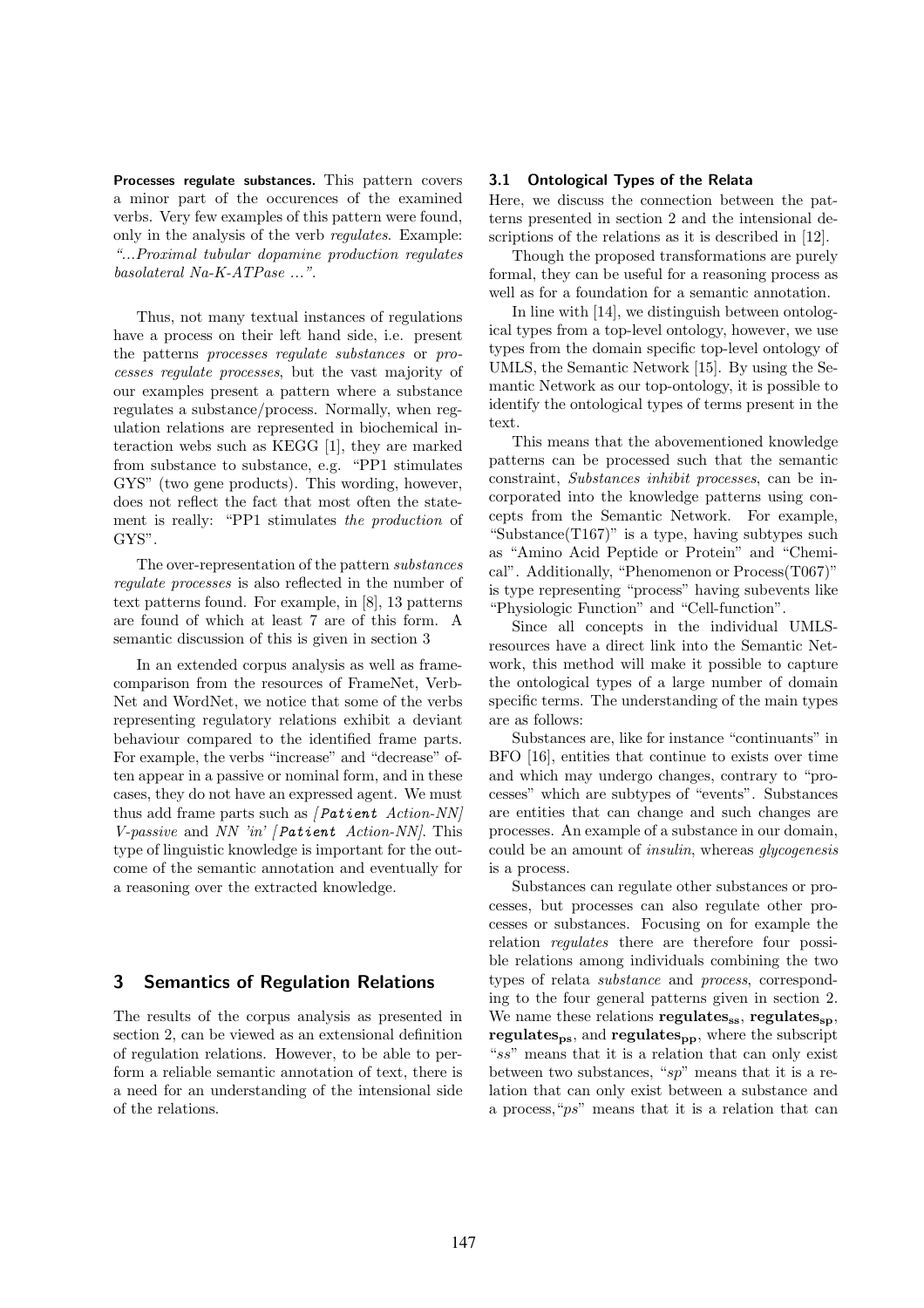

Figure 1: A frame ontology. Based on FrameNet, WordNet and our own corpus analysis, verbs are categorized into a class of this ontology. Other ontologies/terminologies concerning regulation as concepts have been presented in e.g. [10]. Note that the frame BFN.Regulation is our own suggestion.

only exist between a process and a substance, and finally, "pp" means that it is a relation that can only exist between two processes given in section 2.

We can formalize the four general types of patterns discussed in section 2. We use  $s, s_1, s_2, \ldots$  to range over substances, and  $p, p_1, p_2, \ldots$  to range over processes.

```
Substances regulate substances
      \Rightarrow s<sub>1</sub> regulates<sub>ss</sub> s<sub>2</sub>
Substances regulate processes
      \Rightarrow s regulates<sub>sp</sub> p
Processes regulate substances
      \Rightarrow p regulates<sub>ps</sub> s
Processes regulate processes
      \Rightarrow p_1 regulates<sub>pp</sub> p_2
```
However, introducing a "production of" and a "output of" operator as proposed in [12], makes it possible to reduce these four relations to one, namely  $regulates<sub>sn</sub>$ , as shown in the transformations below.

The "production of" operator works on a substance s by transforming it to the process that produces s. Similarly the "output of" operator transforms a process  $p$  to the substance that is the output of p. With these operators, the instance relations regulates<sub>ss</sub>, regulates<sub>ps</sub>, regulates<sub>pp</sub> and regulates<sub>sp</sub> can be transformed into one, namely the regulates $_{\rm sp}$  relation. These transformations are given below

```
s_1 regulates<sub>ss</sub> s_2\Rightarrow s<sub>1</sub> regulates<sub>sp</sub> production of(s<sub>2</sub>)
s regulates_p p
   \Rightarrow s regulates<sub>sp</sub> p
p regulates<sub>ps</sub> s
   \Rightarrow output_of(p) regulates<sub>sp</sub> production_of(s)
p_1 regulates<sub>pp</sub> p_2\Rightarrow output_of(p_1) regulates<sub>sp</sub> p_2
```
Additionally, we note that the pattern  $s_1$  regulates<sub>sp</sub> function of( $s_2$ ) denoting a slightly different meaning, namely a regulation by a substance of the function of an enzyme (or another substance), frequently occurs. The specific lexical patterns representing this relation are for example the expressions:

```
[Agent]V - active[Patternactivity/function][\text{Agent}]V - active[activity/function of \text{Pattern}]Similarily, the production_of-operator in
```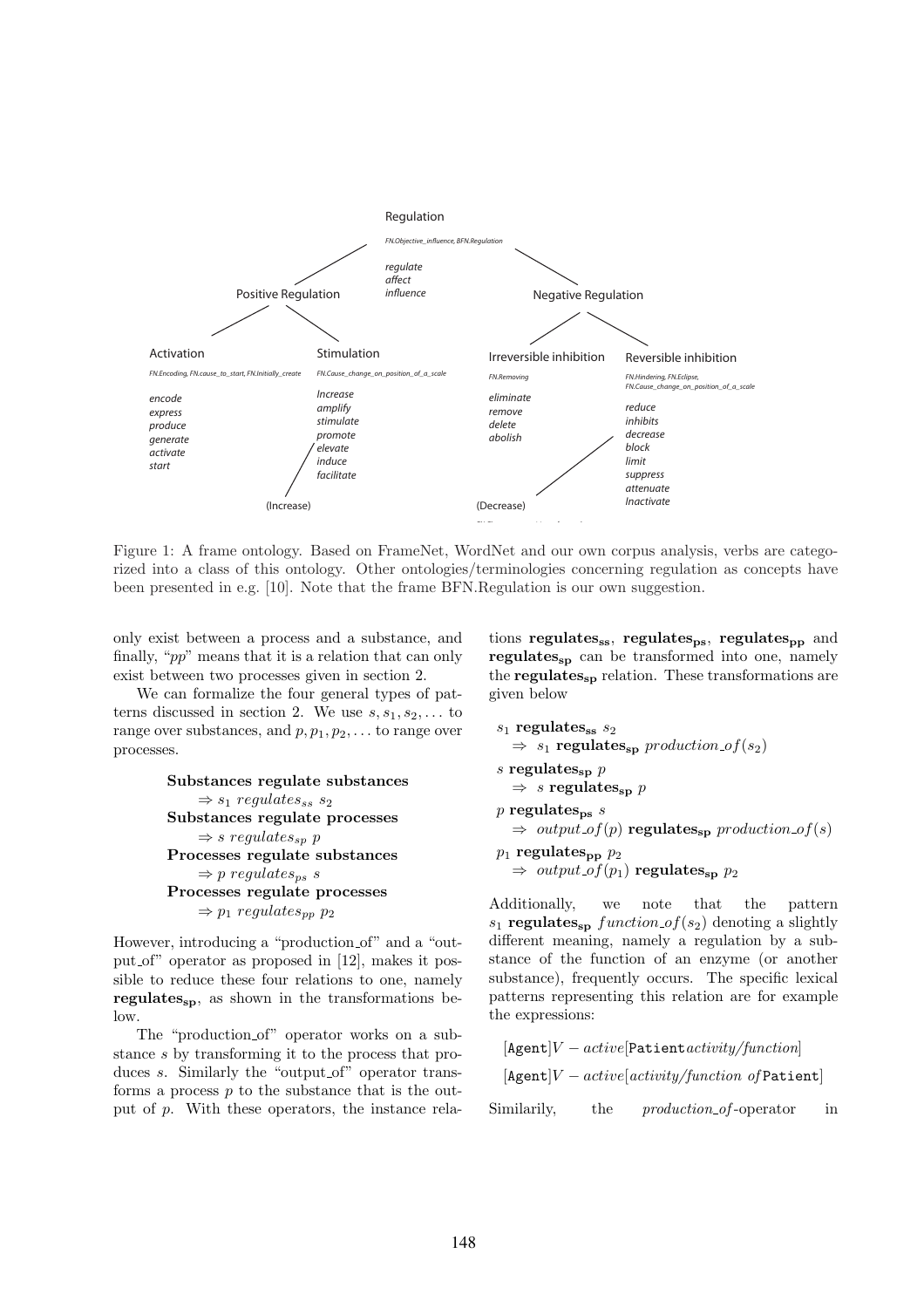$s_1$  regulates<sub>sp</sub> production of  $(s_2)$ , has the expressions:

[Agent]V − active[Patientproduction/secretion/ transcription/expression/synthesis/release]

 $[\text{Agent}]V - \text{active}[(the)$  synthesis/production/ secretion/expression/transcription/release of Patient]

These identified specific lexical patterns expressing the patient, can be of use for extraction of knowledge regarding the pattern for later reasoning as presented briefly earlier in this section.

#### Reasoning over Knowledge Patterns

These transformations reflect the underlying semantics of verbs denoting regulates relations in biomedical texts. For example, the verb stimulate has a usage where it denotes the relation  $\it positively\_regulates^1$ : "Insulin **stimulates<sub>ss</sub>** glycogen", "insulin stimulates<sub>sp</sub> the glycogenesis", and "insulin stimulates<sub>sp</sub> the production of glycogen (through the glygoneonesis)" where the process glycogenesis is equal to "the production of glycogen". Likewise, we can construct the sentences: "beta cell secretion  $stimulates_{\text{pp}}$  glycogenes" that can be transformed to "outout of beta cell secretion stimulates $s_{sp}$  production of glycogen", where the output of beta cell secretion is insulin.

It may be argued that the relations regulatesps and regulates<sub>pp</sub> are not genuine relations since we can question whether it is at all possible for processes to stimulate other processes or substances directly or whether it is rather through their outputs they stimulates.

However, as part of our aim is to be able to identify and annotate instances of regulations in texts, it is important to include the patterns that cover the forms as they actually occur in biomedical texts, and not only as we know them to function. In this cross field between form and meaning, it may be possible both to grab meaningful contents from texts through the semantic roles (e.g. agent and patient) of the relata.

## 4 Conclusions

In this work we have performed a preliminary investigation of a subset of English verbs denoting regulation relations, and given a more formal account of these relations. We have investigated concordances for 6 verbs; 1 verb denoting *regulation*, 2 verbs denoting positive regulation and 3 verbs denoting negative regulation, and identified additional textual knowledge patterns compared to former work and the lexical resources FrameNet, WordNet and VerbNet.

In order to achieve a deeper knowledge about the semantics of the studied relations, we initially mapped the relata of the relations into the UMLS Semantic Network. Second we grouped the different verbs denoting regulates relations and their corresponding text-patterns into four different types corresponding to the types of their relata.

Finally, we gave a formal description of the four observed types of regulation relations and transformed these into one. Using the operators "production of", "output of", and "function of", the four observed types of regulation relations, regulates<sub>ss</sub>,  $regulates<sub>sp</sub>, regulates<sub>ps</sub>, and regulates<sub>pp</sub>, can be$ transformed into one, namely the regulates $_{sp}$  relation.

We stress the importance of identifying textual forms of the relations as knowlege patterns as they actually occur in biomedical texts, even if we know that a given pattern does not reflect how regulations function in reality as we know them to function.

The semantic patterns that are identified through our corpus analysis, can form a background for further knowledge extraction, where for example text is automatically annotated by use of the patterns and subsequently fed to a machine learning algorithm for identification of new patterns (in line with [9]). This could be a part of an automatic semantic annotation for semantic based information retrieval. The semantic roles that are gained by such an attempt, should be precise enough for being part of a knowledge base that can be enriched with reasoning rules.

Additionally, through a deeper linguistic analysis, these parts can be part of the basis for a domain specific FrameNet describing regulatory events (an extended BioFrameNet in line with the vision of [5]).

<sup>&</sup>lt;sup>1</sup>This example is also used in  $[12]$ .